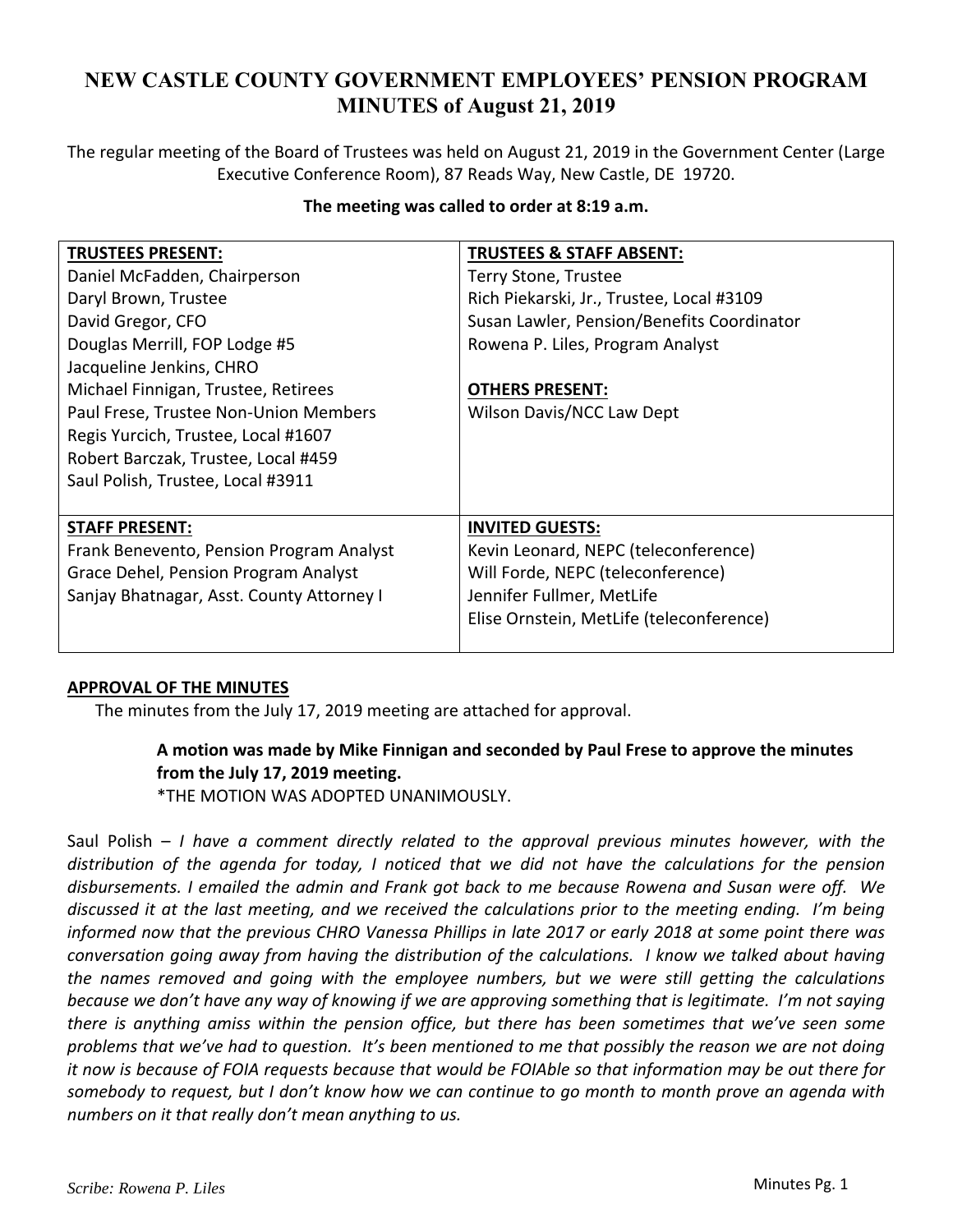Saul Polish (Cont'd) ‐ *We might as well quit because we are not doing our fiduciary responsibility, we are not ensuring the Trust that these numbers are correct and who they are going to. Sanjay I'm not sure if that is a question for you.* 

Sanjay – *It would just be the employees name and the amount they received?* 

Frank – *Back in late 2017 early 2018 our CHRO at the time and current CAO requested that we remove individuals' names from the agenda and calculations from distribution. Since then they have not been distributed or listed on the agendas.* 

**A brief discussion was held, and the pension staff and board attorney will come back in September with the findings on what can be listed legally on the agendas.** 

## **APPROVAL OF THE INVOICES**

| Coho Partners             | \$24,691.36  | 2 <sup>nd</sup> Quarter 2019                   |
|---------------------------|--------------|------------------------------------------------|
| IR&M                      | \$11,756.04  | 2 <sup>nd</sup> Quarter 2019 (CBFII Portfolio) |
| IR&M                      | \$4,353.68   | 2 <sup>nd</sup> Quarter 2019 (Tips Fund)       |
| JP Morgan Asset Mgt.      | \$42,353.67  | 2 <sup>nd</sup> Quarter 2019                   |
| <b>MFS</b>                | \$124,258.00 | 1 <sup>st</sup> Quarter 2019                   |
| <b>MFS</b>                | \$128,309.78 | 2 <sup>nd</sup> Quarter 2019                   |
| <b>NEPC</b>               | \$2,030.61   | 2 <sup>nd</sup> Quarter 2019 (Expense Summary) |
| Systematic Financial Mgt. | \$31,689.21  | 2 <sup>nd</sup> Quarter 2019                   |

**A motion was made by Saul Polish and seconded by Mike Finnigan to approve the payment of invoices.** 

\*THE MOTION WAS ADOPTED UNANIMOUSLY.

## **COORDINATOR'S REPORT by Frank Benevento**

- Gross Payroll and Employer Contributions for the month of June 2019.
- Pension Trust Asset Summary June 2019
- Pension Payments ‐ July 2019
	- o Payees for July 1,483
	- o Active Participants 1,058
		- DelPen 377
		- DelPen (ret) 57
	- o Benefits total \$3,594,268.65

## **CAPITAL CALLS**

 $\triangleright$  None

## **DISTRIBUTION OF CAPITAL**

| > HarbourVest Partners                   | \$130,524.00 | 07/30/2019 |
|------------------------------------------|--------------|------------|
| $\triangleright$ Lexington Partners      | \$41,018.00  | 07/31/2019 |
| $\triangleright$ Crescent Direct Lending | \$110,098.00 | 08/07/2019 |
| $\triangleright$ Vista Equity Partners   | \$34,354.00  | 08/09/2019 |
| $\triangleright$ Crescent Direct Lending | \$138,399.00 | 08/16/2019 |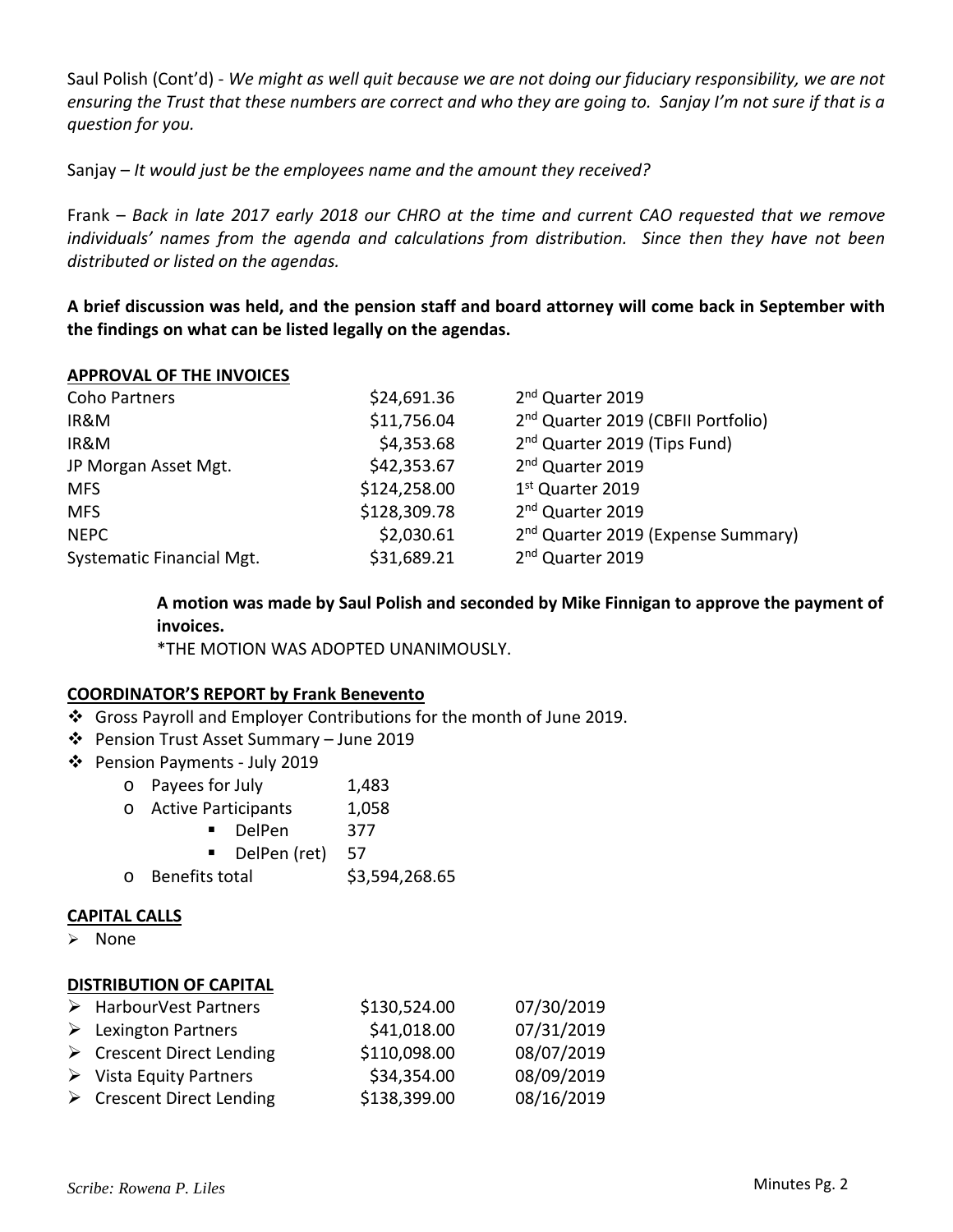## **APPROVAL OF THE APPLICATIONS FOR BENEFITS**

| <b>Service Retirements</b>                |             |            |              |
|-------------------------------------------|-------------|------------|--------------|
| (11156)                                   | \$110.00    | 09/12/2019 | SCGPen       |
| (05434)                                   | \$4,234.11  | 08/08/2019 | RetGen       |
| (05637)                                   | \$350.00    | 09/07/2019 | SCGPen       |
| (08348)                                   | \$1,641.03  | 08/15/2019 | RetGen       |
| <b>DelPen Retirements</b>                 |             |            |              |
| (07985)                                   | n/a         | 08/12/2019 | DelPen       |
| <b>APPROVAL OF THE BENEFIT CONVERSION</b> |             |            |              |
| (01694)                                   | \$3,742.61  | 08/23/2019 | RetGen       |
| <b>APPROVAL OF THE LUMP SUM BENEFITS</b>  |             |            |              |
| (14566)                                   | \$2,580.23  | 08/01/2019 | RetGen       |
| <b>APPROVAL OF THE REFUND BENEFITS</b>    |             |            |              |
| (12836)                                   | \$8,597.66  | 08/01/2019 | <b>CPGen</b> |
| (13841)                                   | \$1,386.65  | 08/01/2019 | <b>CPEMS</b> |
| (09654)                                   | \$14,526.73 | 08/01/2019 | CPGen        |

Paul – *In the County contribution to the Pension Trust, at one time Susan had explained to me that the two spikes in the administration costs in October and January could you help me Frank and remind me of what those two spikes meant.* 

## **A brief discussion was held.**

Frank will research those spikes in the numbers and get back to the board

**A motion was made by Saul Polish and seconded by Doug Merrill to approve the service retirements, benefit conversion, lump sum and refund benefits.**  \*THE MOTION WAS ADOPTED UNANIMOUSLY.

## **OLD BUSINESS**

 Update – (Frank Benevento) ‐ *We received a total of six (6) outside counsel recommendations for investment manager contract fulfillment services. In the coming weeks, we will be requesting company background and price proposals from each agency. Once we review the requested data, we will meet with Legal to narrow down our search and expect to present our findings at our October 16, 2019 Pension Board Meeting.* 

## **A discussion was held on the contract fulfillments.**

 (Frank Benevento) ‐ Stone Harbor – Transition from Commingled Fund to Collective Trust ‐ *We received the transition documentation approximately two (2) weeks ago from Stone Harbor's legal team. We are currently in the process of reviewing and completing the necessary contractual documentation for the transition. We will keep the Pension Board updated on our progress with the execution of the documents.*